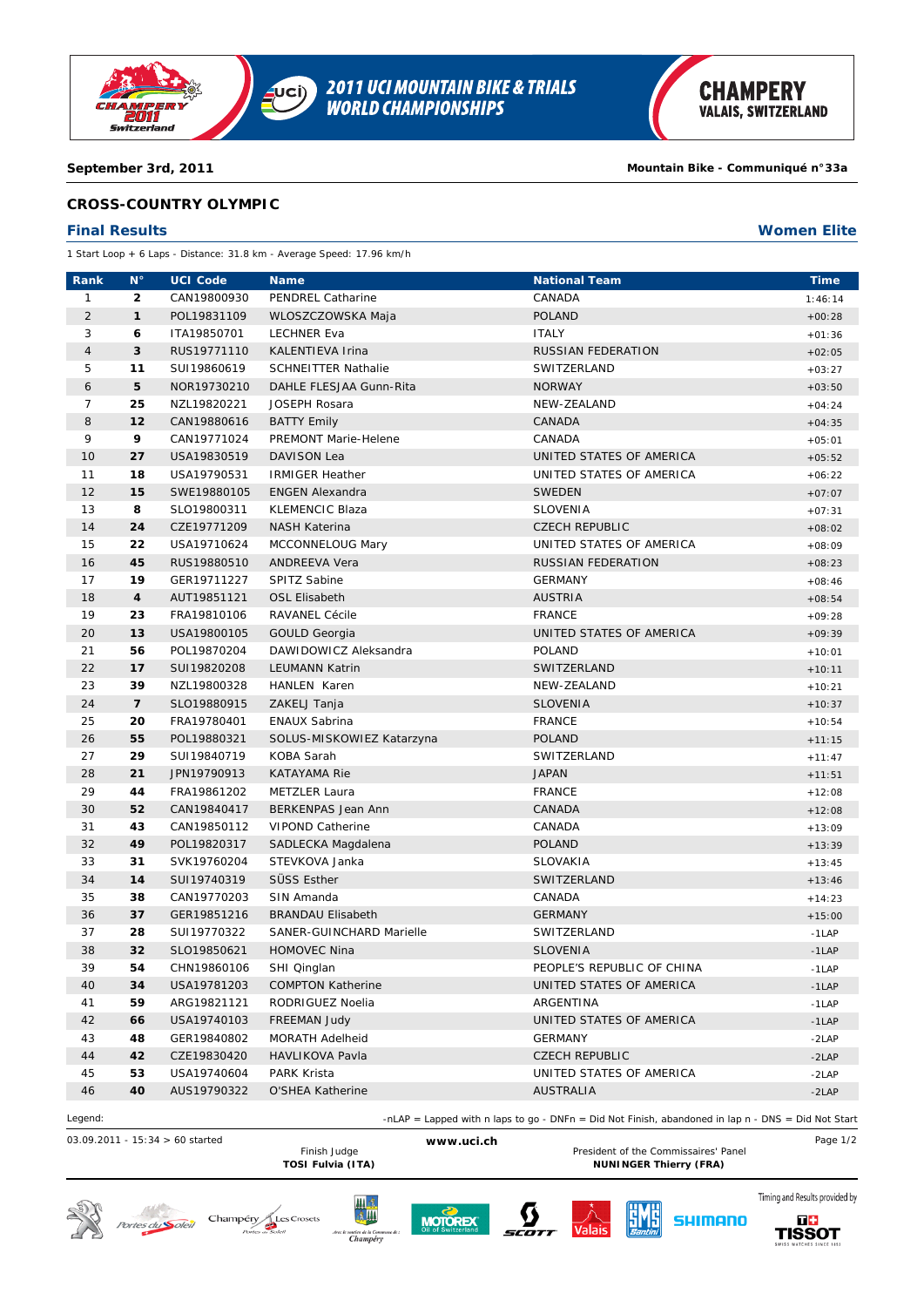

**2011 UCI MOUNTAIN BIKE & TRIALS<br>WORLD CHAMPIONSHIPS**  $\overline{\mathbf{C}}$ 

### **September 3rd, 2011 Mountain Bike - Communiqué n°33a**

## **CROSS-COUNTRY OLYMPIC**

### **Final Results Women Elite**

1 Start Loop + 6 Laps - Distance: 31.8 km - Average Speed: 17.96 km/h

| Rank | $N^{\circ}$ | <b>UCI Code</b> | <b>Name</b>                          | <b>National Team</b>             | <b>Time</b> |
|------|-------------|-----------------|--------------------------------------|----------------------------------|-------------|
| 47   | 47          | UKR19870215     | <b>KROMPETS Nataliya</b>             | <b>UKRAINE</b>                   | $-2LAP$     |
| 48   | 10          | DEN19840322     | LANGVAD Annika                       | <b>DENMARK</b>                   | $-2LAP$     |
| 49   | 65          | ESP19790225     | <b>GAMONAL FERRERA Rocio</b>         | <b>SPAIN</b>                     | $-2LAP$     |
| 50   | 35          | GER19860506     | <b>GRADL Anja</b>                    | <b>GERMANY</b>                   | $-2LAP$     |
| 51   | 63          | MEX19820109     | MORFIN MACOUZET Laura Lorenza        | <b>MEXICO</b>                    | $-2LAP$     |
| 52   | 41          | EST19830222     | <b>MEIER Maaris</b>                  | <b>ESTONIA</b>                   | $-3LAP$     |
| 53   | 67          | GBR19781220     | <b>CRAIGIE Lee</b>                   | <b>GREAT BRITAIN</b>             | $-3LAP$     |
| 54   | 69          | COL19840718     | MAYA TABARES Viviana Andrea          | COLOMBIA                         | $-3LAP$     |
| 55   | 51          | ESP19780110     | SANTANYES MURILLO Sandra             | <b>SPAIN</b>                     | $-3LAP$     |
| 56   | 46          | BRA19800119     | STOPA Roberta Kelly                  | <b>BRAZIL</b>                    | $-3LAP$     |
| 57   | 72          | ECU19870603     | SERRANO RODRIGUEZ Alexandra Gabriela | <b>ECUADOR</b>                   | $-3LAP$     |
| 58   | 62          | CHI19680415     | <b>GARCIA Elisa Maria</b>            | <b>CHILE</b>                     | $-3LAP$     |
| 59   | 73          | CHN19881201     | XIN Yu                               | PEOPLE'S REPUBLIC OF CHINA       | $-3LAP$     |
| 60   | 71          | CHI19810305     | <b>VARGAS Gabriela</b>               | <b>CHILE</b>                     | $-4LAP$     |
|      | 16          | NOR19821125     | <b>BYBERG Lene</b>                   | <b>NORWAY</b>                    | <b>DNS</b>  |
|      | 26          | POL19810216     | <b>SZAFRANIEC Anna</b>               | <b>POLAND</b>                    | <b>DNS</b>  |
|      | 33          | ESP19830629     | <b>VILLAR ARGENTE Anna</b>           | <b>SPAIN</b>                     | <b>DNS</b>  |
|      | 36          | GER19870916     | <b>KLEIN Hanna</b>                   | <b>GERMANY</b>                   | <b>DNS</b>  |
|      | 57          | CZE19860509     | SULCOVA Pavlina                      | <b>CZECH REPUBLIC</b>            | <b>DNS</b>  |
|      | 58          | FIN19760801     | KIRSSI Carina                        | <b>FINLAND</b>                   | <b>DNS</b>  |
|      | 64          | SWE19840214     | <b>BERGLUND Ann</b>                  | <b>SWEDEN</b>                    | <b>DNS</b>  |
|      | 68          | CRO19790905     | KIRSIC Andrea                        | CROATIA                          | <b>DNS</b>  |
|      | 70          | VEN19841212     | UZCATEGUI VASQUEZ Liliana Alejandra  | BOLIVARIAN REPUBLIC OF VENEZUELA | <b>DNS</b>  |

| Legend:                                                                |                                                                                                    | -nLAP = Lapped with n laps to go - DNFn = Did Not Finish, abandoned in lap $n - DNS = Did Not Start$ |                                                                                      |  |  |  |  |
|------------------------------------------------------------------------|----------------------------------------------------------------------------------------------------|------------------------------------------------------------------------------------------------------|--------------------------------------------------------------------------------------|--|--|--|--|
| $03.09.2011 - 15:34 > 60$ started<br>Finish Judge<br>TOSI Fulvia (ITA) | www.uci.ch                                                                                         | President of the Commissaires' Panel<br><b>NUNINGER Thierry (FRA)</b>                                | Page 2/2                                                                             |  |  |  |  |
| Champéry<br>Les Crosets<br>Portes du <b>Soleil</b>                     | 川永<br>金川<br><b>MOTOREX</b><br>Oil of Switzerland<br>Avec le soutien de la Commune de :<br>Champéry | <b>EME</b><br>SHIMANO<br>$\overline{\mathsf{Valais}}$                                                | Timing and Results provided by<br>$T +$<br><b>TISSOT</b><br>SWISS WATCHES SINCE 1853 |  |  |  |  |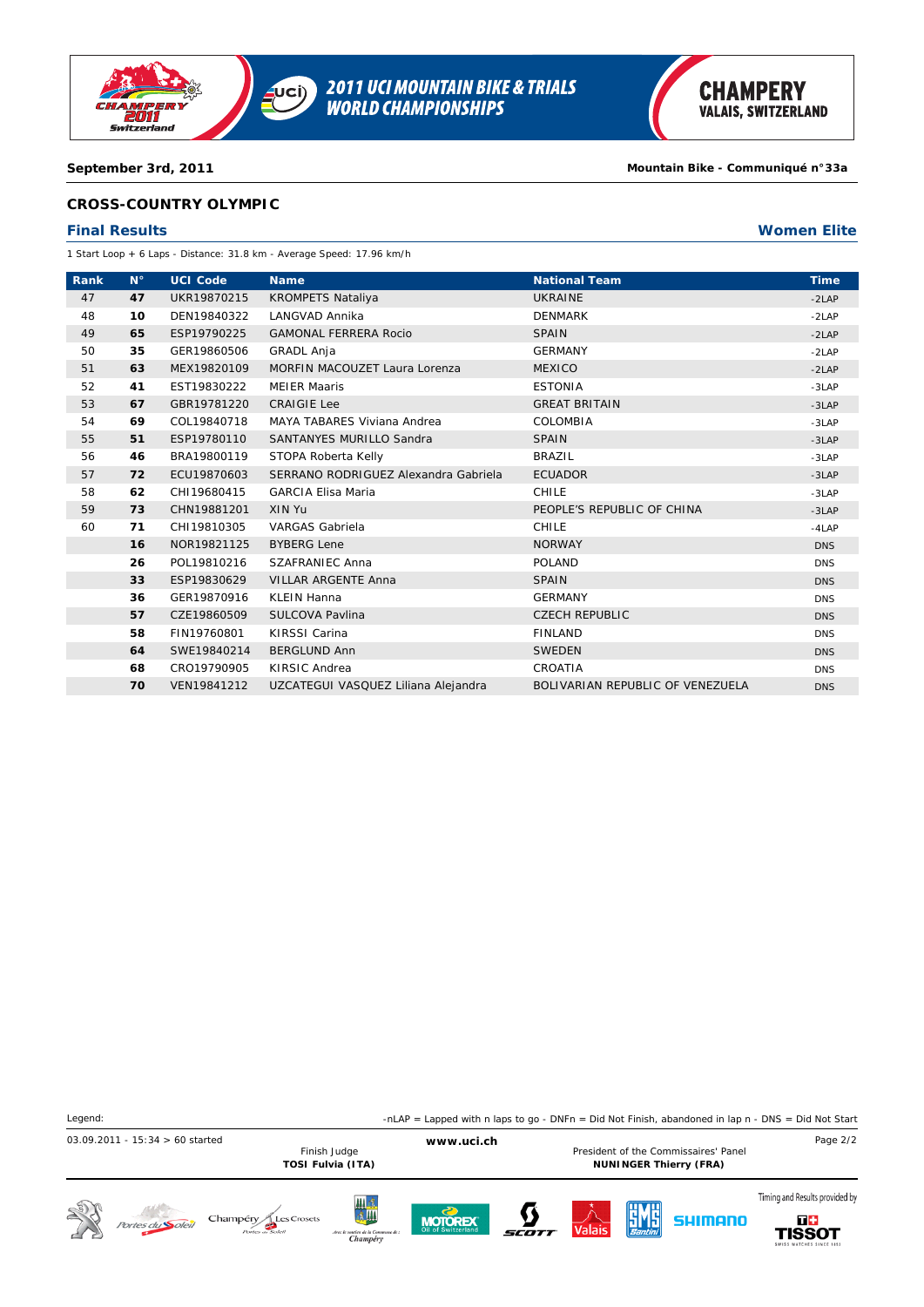

**2011 UCI MOUNTAIN BIKE & TRIALS<br>WORLD CHAMPIONSHIPS** UCI)

**September 3rd, 2011 Mountain Bike - Communiqué n°33b**

## **CROSS-COUNTRY OLYMPIC**

### **Race Analysis Women Elite**

| Rank            | $N^{\circ}$              | <b>Name</b>                                                                         |                                                                                           | <b>National Team</b>                                                |                                     |                    | Avg   | <b>Time</b>       | Gap      |
|-----------------|--------------------------|-------------------------------------------------------------------------------------|-------------------------------------------------------------------------------------------|---------------------------------------------------------------------|-------------------------------------|--------------------|-------|-------------------|----------|
|                 | START LOOP               | LAP 1<br>LAP <sub>2</sub>                                                           | LAP 3                                                                                     | LAP 4                                                               | LAP 5                               | LAP 6              |       |                   |          |
| $1 \quad$       | $\overline{2}$           | <b>PENDREL Catharine</b>                                                            | <b>CAN</b>                                                                                | <b>CANADA</b>                                                       |                                     |                    | 17.96 | 1:46:14           |          |
|                 | 7:28(2)<br>7:28(2)       | $39:19$ (1)<br>23:14(1)                                                             | $16:27$ (1)                                                                               | 55:46 (1) 1:12:37 (1) 1:29:37 (1) 1:46:14 (1)                       |                                     |                    |       |                   |          |
| $\overline{2}$  | $\mathbf{1}$             | 15:46 (1)<br>$16:05$ (1)<br>WLOSZCZOWSKA Maja                                       | <b>POL</b>                                                                                | 16:51(4)<br><b>POLAND</b>                                           | 17:00(4)                            | 16:37(2)           | 17.88 | $1:46:42 +00:28$  |          |
|                 | 7:25(1)                  | 23:14(2)<br>40:12(4)                                                                |                                                                                           | 57:01 (3) 1:13:39 (3) 1:30:13 (2) 1:46:42 (2)                       |                                     |                    |       |                   |          |
|                 | 7:25(1)                  | $15:49$ (2)<br>16:58<br>(7)                                                         | 16:49(4)                                                                                  |                                                                     | 16:38 (1) 16:34 (1) 16:29 (1)       |                    |       |                   |          |
| 3               | 6                        | <b>LECHNER Eva</b>                                                                  | <b>ITA</b>                                                                                | <b>ITALY</b>                                                        |                                     |                    | 17.69 | 1:47:50           | $+01:36$ |
|                 | 7:38(4)<br>7:38(4)       | 23:43(3)<br>40:10(2)<br>16:05(4)<br>$16:27$ (3)                                     | $16:41$ (2)                                                                               | 56:51 (2) 1:13:39 (2) 1:30:37 (3) 1:47:50                           | $16:48$ (2) $16:58$ (3)             | (3)<br>17:13(5)    |       |                   |          |
| $\overline{4}$  | $\mathbf{3}$             | <b>KALENTIEVA Irina</b>                                                             | <b>RUS</b>                                                                                |                                                                     | <b>RUSSIAN FEDERATION</b>           |                    | 17.62 | $1:48:19 + 02:05$ |          |
|                 | 8:04(6)                  | 23:53(4)<br>40:11(3)                                                                |                                                                                           | $57:09$ (4) $1:13:59$ (4) $1:30:47$ (4) $1:48:19$ (4)               |                                     |                    |       |                   |          |
|                 | 8:04(6)                  | $15:49$ (2)<br>16:18<br>(2)                                                         | 16:58(7)                                                                                  |                                                                     | 16:50 (3) 16:48 (2) 17:32 (11)      |                    |       |                   |          |
| 5               | 11                       | <b>SCHNEITTER Nathalie</b>                                                          | <b>SUI</b>                                                                                | <b>SWITZERLAND</b>                                                  |                                     |                    | 17.4  | 1:49:41           | $+03:27$ |
|                 | 8:04(7)<br>8:04(7)       | 25:06 (12)<br>41:51(10)<br>17:02 (14)<br>16:45(5)                                   | $16:44$ (3)                                                                               | 58:35 (6) 1:15:34 (6) 1:32:44 (6) 1:49:41                           | 16:59 (5) 17:10 (5) 16:57           | (5)<br>(3)         |       |                   |          |
| 6               | 5                        | DAHLE FLESJAA Gunn-Rita                                                             | <b>NOR</b>                                                                                | <b>NORWAY</b>                                                       |                                     |                    | 17.33 | $1:50:04$ +03:50  |          |
|                 | 7:37(3)                  | 23:55(5)<br>40:26<br>(5)                                                            |                                                                                           | 57:21 (5) 1:15:01 (5) 1:32:40 (5) 1:50:04                           |                                     | (6)                |       |                   |          |
|                 | 7:37(3)                  | 16:18(5)<br>16:31(4)                                                                | 16:55(6)                                                                                  |                                                                     | 17:40 (14) 17:39 (10) 17:24 (9)     |                    |       |                   |          |
| $7^{\circ}$     | 25<br>8:17(12)           | <b>JOSEPH Rosara</b><br>24:58 (11)<br>41:50<br>(8)                                  | <b>NZL</b>                                                                                | <b>NEW-ZEALAND</b><br>58:56 (8) 1:16:01 (8) 1:33:16 (7) 1:50:38 (7) |                                     |                    | 17.25 | $1:50:38 +04:24$  |          |
|                 | 8:17(12)                 | 16:41(9)<br>16:52(6)                                                                | $17:06$ (8)                                                                               |                                                                     | 17:05 (6) 17:15 (6) 17:22 (8)       |                    |       |                   |          |
| 8               | 12                       | <b>BATTY Emily</b>                                                                  | <b>CAN</b>                                                                                | <b>CANADA</b>                                                       |                                     |                    | 17.22 | 1:50:49           | $+04:35$ |
|                 | 8:08(10)<br>8:08(10)     | 24:34(6)<br>$41:49$ (6)<br>$16:26$ (6)<br>17:15(14)                                 | $17:06$ (8)                                                                               | 58:55 (7) 1:16:00 (7) 1:33:31 (8) 1:50:49<br>17:05(6)               | 17:31(9)                            | (8)<br>$17:18$ (7) |       |                   |          |
| 9               | 9                        | <b>PREMONT Marie-Helene</b>                                                         | <b>CAN</b>                                                                                | <b>CANADA</b>                                                       |                                     |                    | 17.15 | 1:51:15           | $+05:01$ |
|                 | 8:08(9)                  | 24:47(9)<br>42:13 (12)                                                              |                                                                                           | 59:23 (9) 1:16:34 (9) 1:33:58 (9) 1:51:15 (9)                       |                                     |                    |       |                   |          |
|                 | 8:08(9)                  | $16:39$ (8)<br>17:26(20)                                                            | 17:10(10)                                                                                 |                                                                     | $17:11$ (8) $17:24$ (7) $17:17$ (6) |                    |       |                   |          |
| $10-10$         | 27                       | <b>DAVISON Lea</b>                                                                  | <b>USA</b>                                                                                |                                                                     | UNITED STATES OF AMERICA            |                    | 17.02 | 1:52:06           | $+05:52$ |
|                 | 8:42(23)<br>8:42(23)     | 25:36 (17) 42:46 (13)<br>16:54 (12)<br>17:10(12)                                    | 17:12(11)                                                                                 | 59:58 (12) 1:17:27 (12) 1:35:07 (12) 1:52:06 (10)                   | 17:29 (10) 17:40 (11) 16:59 (4)     |                    |       |                   |          |
| 11              | 18                       | <b>IRMIGER Heather</b>                                                              | <b>USA</b>                                                                                |                                                                     | UNITED STATES OF AMERICA            |                    | 16.94 | $1:52:36$ +06:22  |          |
|                 | 9:23(45)                 | 26:28 (24)                                                                          | 43:31 (20) 1:00:21 (14) 1:17:36 (13) 1:35:05 (10) 1:52:36 (11)                            |                                                                     |                                     |                    |       |                   |          |
|                 | 9:23(45)                 | 17:05 (17)<br>$17:03$ (8)                                                           | 16:50 (5)                                                                                 |                                                                     | 17:15 (9) 17:29 (8) 17:31 (10)      |                    |       |                   |          |
| 12 <sub>2</sub> | 15<br>8:02(5)            | <b>ENGEN Alexandra</b><br>24:43(8)<br>41:51(9)                                      | <b>SWE</b>                                                                                | <b>SWEDEN</b><br>59:36 (11) 1:17:06 (11) 1:35:20 (13) 1:53:21 (12)  |                                     |                    | 16.83 | $1:53:21 + 07:07$ |          |
|                 | 8:02(5)                  | 16:41(9)<br>17:08(11)                                                               | 17:45 (19)                                                                                |                                                                     | 17:30 (11) 18:14 (22) 18:01 (16)    |                    |       |                   |          |
| 13 <sup>1</sup> | 8                        | <b>KLEMENCIC Blaza</b>                                                              | <b>SLO</b>                                                                                | <b>SLOVENIA</b>                                                     |                                     |                    | 16.77 | $1:53:45$ +07:31  |          |
|                 | $8:07$ (8)<br>$8:07$ (8) | 24:58 (10)<br>42:02(11)<br>16:51 (11)<br>17:04(9)                                   | 17:33(16)                                                                                 | 59:35 (10) 1:17:06 (10) 1:35:07 (11) 1:53:45 (13)                   | 17:31 (12) 18:01 (14) 18:38 (29)    |                    |       |                   |          |
| 14              | 24                       | <b>NASH Katerina</b>                                                                | CZE                                                                                       | <b>CZECH REPUBLIC</b>                                               |                                     |                    | 16.7  | $1:54:16 + 08:02$ |          |
|                 |                          | 8:41 (21) 25:59 (20) 43:14 (17) 1:00:36 (16) 1:18:08 (15) 1:36:16 (15) 1:54:16 (14) |                                                                                           |                                                                     |                                     |                    |       |                   |          |
|                 | 8:41(21)                 | 17:18 (20) 17:15 (14) 17:22 (13) 17:32 (13) 18:08 (19) 18:00 (15)                   |                                                                                           |                                                                     |                                     |                    |       |                   |          |
| 15              | 22                       | <b>MCCONNELOUG Mary</b>                                                             | <b>USA</b>                                                                                |                                                                     | UNITED STATES OF AMERICA            |                    | 16.68 | 1:54:23           | $+08:09$ |
|                 | 9:09(38)<br>9:09(38)     | 26:13 (22)<br>17:04(16)                                                             | 43:24 (19) 1:00:43 (17) 1:18:27 (17) 1:36:18 (16) 1:54:23 (15)<br>$17:11(13)$ $17:19(12)$ |                                                                     | 17:44 (15) 17:51 (12)               | 18:05 (19)         |       |                   |          |
| 16              | 45                       | <b>ANDREEVA Vera</b>                                                                | <b>RUS</b>                                                                                |                                                                     | <b>RUSSIAN FEDERATION</b>           |                    | 16.65 | 1:54:37           | $+08:23$ |
|                 | 8:23(14)                 | 25:22(13)                                                                           | 42:46 (14) 1:00:16 (13) 1:18:06 (14) 1:36:14 (14) 1:54:37 (16)                            |                                                                     |                                     |                    |       |                   |          |
|                 | 8:23(14)                 | 17:24 (19)<br>16:59 (13)                                                            | 17:30(15)                                                                                 |                                                                     | 17:50 (18) 18:08 (19) 18:23 (24)    |                    |       |                   |          |
| 17              | 19<br>8:10(11)           | <b>SPITZ Sabine</b><br>24:43(7)                                                     | <b>GER</b><br>41:50 (7) 1:01:26 (21) 1:19:25 (21) 1:37:18 (18) 1:55:00 (17)               | <b>GERMANY</b>                                                      |                                     |                    | 16.59 | 1:55:00           | $+08:46$ |
|                 | 8:10(11)                 | 16:33(7)                                                                            | 17:07 (10) 19:36 (48) 17:59 (24) 17:53 (13) 17:42 (13)                                    |                                                                     |                                     |                    |       |                   |          |

Legend: 1st line = Total Time (rank) -nLAP = Lapped with n laps to go DNFn = Did Not Finish, abandoned in lap n DNS = Did Not Start 1st line = Total Time (rank)<br>2nd line = Lap Time (rank for that lap)

03.09.2011 - 15:34 > 60 started **www.uci.ch** Page 1/5



Portes du Soleil Champény Les Crosets







Timing and Results provided by **SHIMANO** 

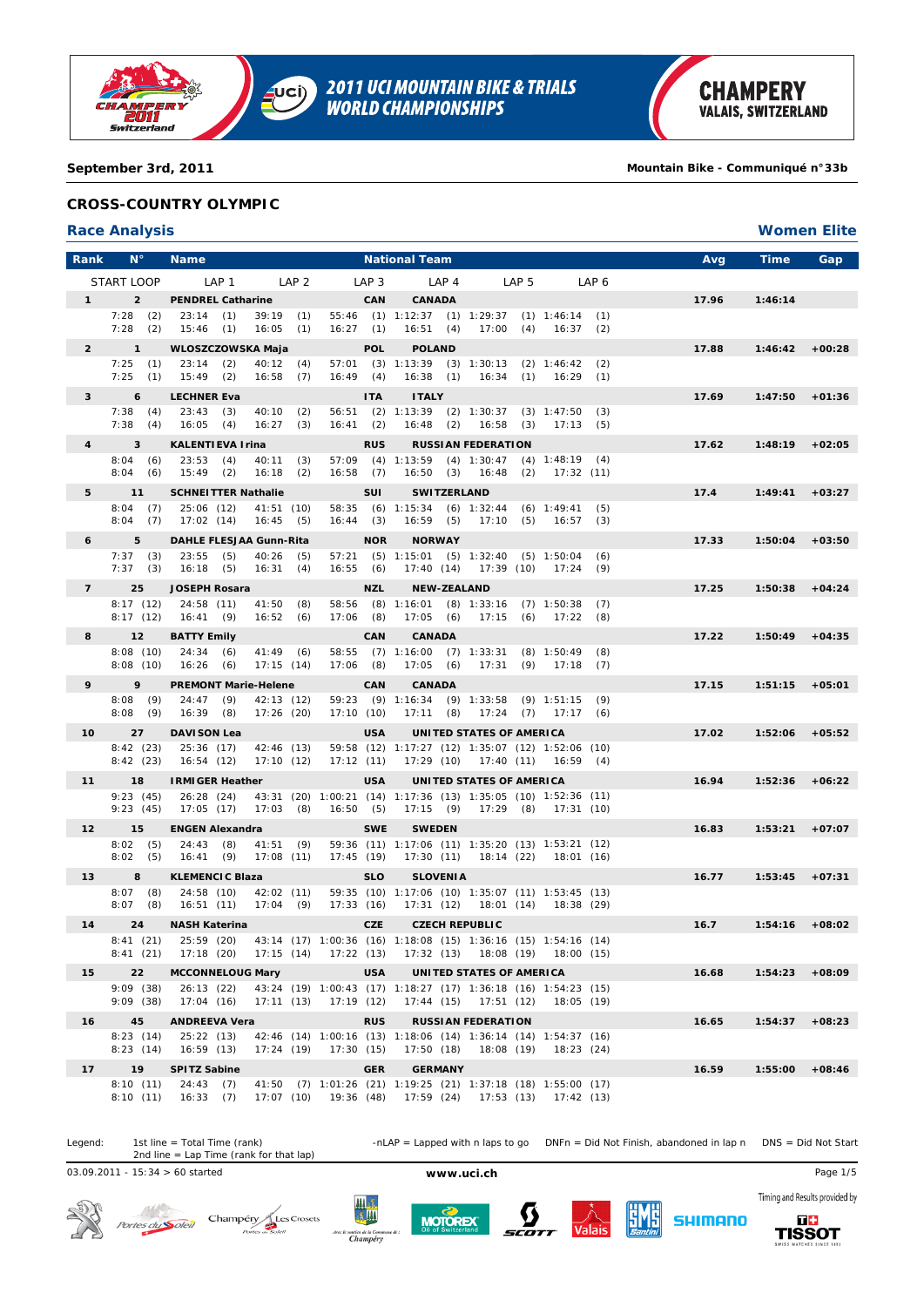

**2011 UCI MOUNTAIN BIKE & TRIALS<br>WORLD CHAMPIONSHIPS**  $\overline{\mathbf{C}}$ 

**September 3rd, 2011 Mountain Bike - Communiqué n°33b**

## **CROSS-COUNTRY OLYMPIC**

### **Race Analysis Women Elite**

| Rank | $N^{\circ}$             | <b>Name</b>                        |                                                                                                                          |                  | <b>National Team</b>             |                                  |            |                  | Avg   | Time              | Gap      |
|------|-------------------------|------------------------------------|--------------------------------------------------------------------------------------------------------------------------|------------------|----------------------------------|----------------------------------|------------|------------------|-------|-------------------|----------|
|      | START LOOP              | LAP <sub>1</sub>                   | LAP <sub>2</sub>                                                                                                         | LAP <sub>3</sub> | LAP <sub>4</sub>                 | LAP <sub>5</sub>                 |            | LAP <sub>6</sub> |       |                   |          |
| 18   | $\overline{\mathbf{4}}$ | <b>OSL Elisabeth</b>               |                                                                                                                          | <b>AUT</b>       | <b>AUSTRIA</b>                   |                                  |            |                  | 16.57 | 1:55:08           | $+08:54$ |
|      | 8:23(13)                | 25:55(18)                          | 43:35 (22) 1:01:19 (20) 1:19:10 (20) 1:37:14 (17) 1:55:08 (18)                                                           |                  |                                  |                                  |            |                  |       |                   |          |
|      | 8:23(13)                | 17:32 (24)                         | 17:40(23)<br>17:44(18)                                                                                                   |                  | 17:51(19)                        | 18:04 (16)                       | 17:54(14)  |                  |       |                   |          |
| 19   | 23<br>8:29(19)          | <b>RAVANEL Cécile</b><br>25:36(16) | 42:52 (16) 1:00:43 (18) 1:18:40 (19) 1:37:26 (20) 1:55:42 (19)                                                           | <b>FRA</b>       | <b>FRANCE</b>                    |                                  |            |                  | 16.49 | 1:55:42           | $+09:28$ |
|      | 8:29(19)                | 17:07 (18)                         | 17:16(16)<br>17:51 (21)                                                                                                  |                  | 17:57 (22)                       | 18:46 (28) 18:16 (22)            |            |                  |       |                   |          |
| 20   | 13                      | <b>GOULD Georgia</b>               |                                                                                                                          | <b>USA</b>       |                                  | UNITED STATES OF AMERICA         |            |                  | 16.46 | 1:55:53           | $+09:39$ |
|      | 8:27(17)                | 25:55(18)                          | 43:23 (18) 1:00:46 (19) 1:18:30 (18) 1:37:37 (21) 1:55:53 (20)                                                           |                  |                                  |                                  |            |                  |       |                   |          |
|      | 8:27(17)                | 17:28 (22)                         | 17:28(21)<br>17:23(14)                                                                                                   |                  | 17:44 (15)                       | 19:07 (35)                       | 18:16 (22) |                  |       |                   |          |
| 21   | 56                      | DAWIDOWICZ Aleksandra              |                                                                                                                          | <b>POL</b>       | <b>POLAND</b>                    |                                  |            |                  | 16.41 | 1:56:15           | $+10:01$ |
|      | 9:02(32)<br>9:02(32)    | 26:46 (30)<br>17:44 (29)           | 44:17 (25) 1:02:08 (25) 1:20:06 (23) 1:38:13 (22) 1:56:15 (21)<br>17:31(22)<br>17:51 (21)                                |                  | 17:58 (23) 18:07 (18) 18:02 (17) |                                  |            |                  |       |                   |          |
| 22   | 17                      | <b>LEUMANN Katrin</b>              |                                                                                                                          | <b>SUI</b>       | <b>SWITZERLAND</b>               |                                  |            |                  | 16.39 | 1:56:25           | $+10:11$ |
|      | 9:20(42)                | 26:58 (32)                         | 45:01 (32) 1:02:47 (29) 1:20:31 (25) 1:38:44 (25) 1:56:25 (22)                                                           |                  |                                  |                                  |            |                  |       |                   |          |
|      | 9:20(42)                | 17:38(27)                          | 18:03 (33)<br>17:46 (20)                                                                                                 |                  | 17:44 (15) 18:13 (21) 17:41 (12) |                                  |            |                  |       |                   |          |
| 23   | 39                      | <b>HANLEN Karen</b>                |                                                                                                                          | <b>NZL</b>       | <b>NEW-ZEALAND</b>               |                                  |            |                  | 16.37 | 1:56:35           | $+10:21$ |
|      | 9:04(35)<br>9:04(35)    | 26:31(26)<br>17:27(21)             | 43:53 (23) 1:01:55 (23) 1:20:04 (22) 1:38:29 (23) 1:56:35 (23)<br>17:22(17)<br>18:02(25)                                 |                  | 18:09 (26)                       | 18:25(23)                        | 18:06 (21) |                  |       |                   |          |
| 24   | $\overline{7}$          | ZAKELJ Tanja                       |                                                                                                                          | <b>SLO</b>       | <b>SLOVENIA</b>                  |                                  |            |                  | 16.33 | 1:56:51           | $+10:37$ |
|      | 8:26(16)                | 25:29 (14)                         | 42:52 (15) 1:00:32 (15) 1:18:23 (16) 1:37:22 (19) 1:56:51 (24)                                                           |                  |                                  |                                  |            |                  |       |                   |          |
|      | 8:26(16)                | 17:03 (15)                         | 17:23 (18)<br>17:40 (17)                                                                                                 |                  | 17:51 (19)                       | 18:59 (30) 19:29 (35)            |            |                  |       |                   |          |
| 25   | 20                      | <b>ENAUX Sabrina</b>               |                                                                                                                          | <b>FRA</b>       | <b>FRANCE</b>                    |                                  |            |                  | 16.29 | 1:57:08           | $+10:54$ |
|      | 8:30(20)<br>8:30(20)    | 18:02 (35)                         | 26:32 (27) 44:18 (26) 1:02:25 (26) 1:20:37 (27) 1:38:43 (24) 1:57:08 (25)<br>17:46 (25)<br>18:07 (30)                    |                  | 18:12(27)                        | 18:06 (17) 18:25 (26)            |            |                  |       |                   |          |
| 26   | 55                      | SOLUS-MISKOWIEZ Katarzyna          |                                                                                                                          | <b>POL</b>       | <b>POLAND</b>                    |                                  |            |                  | 16.24 | $1:57:29$ +11:15  |          |
|      | 8:23(15)                | 26:01(21)                          | 43:58 (24) 1:02:01 (24) 1:20:22 (24) 1:38:55 (26) 1:57:29 (26)                                                           |                  |                                  |                                  |            |                  |       |                   |          |
|      | 8:23(15)                | 17:38(27)                          | 17:57(28)<br>18:03 (27)                                                                                                  |                  | 18:21 (29) 18:33 (24) 18:34 (27) |                                  |            |                  |       |                   |          |
| 27   | 29<br>8:56(27)          | <b>KOBA Sarah</b><br>26:44 (29)    | 44:41 (29) 1:02:46 (28) 1:20:50 (29) 1:39:24 (27) 1:58:01 (27)                                                           | <b>SUI</b>       | <b>SWITZERLAND</b>               |                                  |            |                  | 16.17 | 1:58:01           | $+11:47$ |
|      | 8:56(27)                | 17:48(31)                          | 17:57(28)<br>18:05 (29)                                                                                                  |                  | 18:04 (25)                       | 18:34 (25) 18:37 (28)            |            |                  |       |                   |          |
| 28   | 21                      | <b>KATAYAMA Rie</b>                |                                                                                                                          | <b>JPN</b>       | <b>JAPAN</b>                     |                                  |            |                  | 16.16 | 1:58:05           | $+11:51$ |
|      | 9:37(49)                | 28:14 (48)                         | 46:16 (39) 1:04:10 (35) 1:22:01 (31) 1:40:02 (30) 1:58:05 (28)                                                           |                  |                                  |                                  |            |                  |       |                   |          |
|      | 9:37(49)                | 18:37(43)                          | 18:02(32)<br>17:54 (23)                                                                                                  |                  | 17:51 (19)                       | 18:01 (14) 18:03 (18)            |            |                  |       |                   |          |
| 29   | 44<br>8:28(18)          | <b>METZLER Laura</b><br>25:35(15)  | 43:31 (21) 1:01:34 (22) 1:20:32 (26) 1:39:32 (28) 1:58:22 (29)                                                           | <b>FRA</b>       | <b>FRANCE</b>                    |                                  |            |                  | 16.12 | $1:58:22 + 12:08$ |          |
|      | 8:28(18)                | 17:07(18)                          | 17:56 (27)<br>18:03 (27)                                                                                                 |                  | 18:58 (38)                       | 19:00 (32) 18:50 (31)            |            |                  |       |                   |          |
| 30   | 52                      | <b>BERKENPAS Jean Ann</b>          |                                                                                                                          | CAN              | <b>CANADA</b>                    |                                  |            |                  | 16.12 | 1:58:22           | $+12:08$ |
|      | 9:16(40)                |                                    | 26:47 (31) 44:27 (27) 1:02:29 (27) 1:20:42 (28) 1:39:41 (29) 1:58:22 (30)                                                |                  |                                  |                                  |            |                  |       |                   |          |
|      | 9:16(40)                | 17:31 (23)                         | 17:40(23)<br>18:02 (25)                                                                                                  |                  | 18:13(28)                        | 18:59 (30)                       | 18:41 (30) |                  |       |                   |          |
| 31   | 43                      | <b>VIPOND Catherine</b>            | 9:20 (43) 27:14 (33) 45:01 (31) 1:02:58 (30) 1:21:24 (30) 1:40:17 (31) 1:59:23 (31)                                      | CAN              | <b>CANADA</b>                    |                                  |            |                  | 15.98 | 1:59:23           | $+13:09$ |
|      | 9:20(43)                | 17:54(33)                          | 17:47 (26) 17:57 (24) 18:26 (31) 18:53 (29) 19:06 (34)                                                                   |                  |                                  |                                  |            |                  |       |                   |          |
| 32   | 49                      | <b>SADLECKA Magdalena</b>          |                                                                                                                          | <b>POL</b>       | <b>POLAND</b>                    |                                  |            |                  | 15.92 | $1:59:53 + 13:39$ |          |
|      | 8:58(29)                | 27:38(39)                          | 46:07 (38) 1:04:26 (37) 1:23:06 (36) 1:41:48 (36) 1:59:53 (32)<br>18:29 (37)<br>18:19 (32)                               |                  |                                  |                                  |            |                  |       |                   |          |
|      | 8:58(29)                | 18:40(44)                          |                                                                                                                          |                  |                                  | 18:40 (36) 18:42 (26) 18:05 (19) |            |                  |       |                   |          |
| 33   | 31<br>9:56(54)          | STEVKOVA Janka<br>27:54(42)        | 45:51 (36) 1:04:14 (36) 1:22:51 (35) 1:41:36 (33) 1:59:59 (33)                                                           | <b>SVK</b>       | <b>SLOVAKIA</b>                  |                                  |            |                  | 15.9  | 1:59:59           | $+13:45$ |
|      | 9:56(54)                | 17:58(34)                          | 17:57(28)<br>18:23(33)                                                                                                   |                  |                                  | 18:37 (33) 18:45 (27) 18:23 (24) |            |                  |       |                   |          |
| 34   | 14                      | SÜSS Esther                        |                                                                                                                          | SUI              | SWITZERLAND                      |                                  |            |                  | 15.9  | 2:00:00           | $+13:46$ |
|      | 8:41(22)<br>8:41(22)    | 26:25(23)<br>17:44(29)             | 44:58 (30) 1:03:15 (31) 1:22:05 (33) 1:41:09 (32) 2:00:00 (34)<br>18:33 (38) 18:17 (31) 18:50 (37) 19:04 (33) 18:51 (32) |                  |                                  |                                  |            |                  |       |                   |          |

Legend: 1st line = Total Time (rank) -nLAP = Lapped with n laps to go DNFn = Did Not Finish, abandoned in lap n DNS = Did Not Start 1st line = Total Time (rank)<br>2nd line = Lap Time (rank for that lap)

03.09.2011 - 15:34 > 60 started **www.uci.ch** Page 2/5



Portes du Soleil Champéry<br>Portes as Soleil









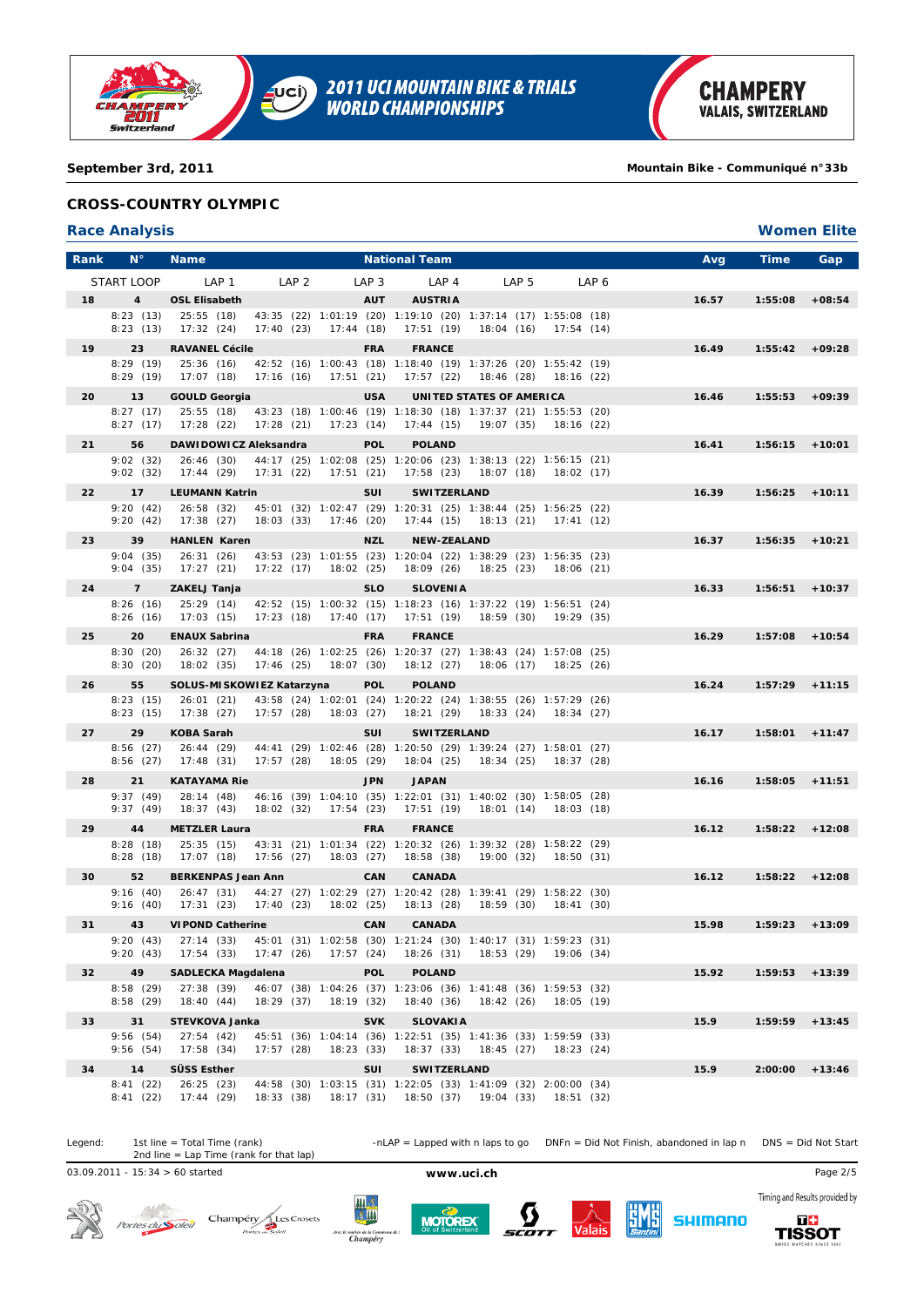

## **September 3rd, 2011 Mountain Bike - Communiqué n°33b**

## **CROSS-COUNTRY OLYMPIC**

## **Race Analysis Women Elite**

| Rank | $N^{\circ}$          | <b>Name</b>                                |                                                                             |                  | <b>National Team</b>           |                       |                  |            |                  | Avg   | <b>Time</b> | Gap      |
|------|----------------------|--------------------------------------------|-----------------------------------------------------------------------------|------------------|--------------------------------|-----------------------|------------------|------------|------------------|-------|-------------|----------|
|      | START LOOP           | LAP 1                                      | LAP <sub>2</sub>                                                            | LAP <sub>3</sub> | LAP <sub>4</sub>               |                       | LAP <sub>5</sub> |            | LAP <sub>6</sub> |       |             |          |
| 35   | 38                   | SIN Amanda                                 |                                                                             | <b>CAN</b>       | <b>CANADA</b>                  |                       |                  |            |                  | 15.82 | 2:00:37     | $+14:23$ |
|      | 9:45(50)             | 27:38(40)                                  | 45:43 (35) 1:04:06 (34) 1:22:39 (34) 1:41:44 (35) 2:00:37 (35)              |                  |                                |                       |                  |            |                  |       |             |          |
|      | 9:45(50)             | 17:53(32)<br>18:05(34)                     | 18:23(33)                                                                   |                  | 18:33(32)                      | 19:05 (34)            |                  | 18:53 (33) |                  |       |             |          |
| 36   | 37                   | <b>BRANDAU Elisabeth</b>                   |                                                                             | <b>GER</b>       | <b>GERMANY</b>                 |                       |                  |            |                  | 15.74 | 2:01:14     | $+15:00$ |
|      | 8:55(26)<br>8:55(26) | 26:28 (25)<br>17:33(25)<br>18:37 (39)      | 45:05 (33) 1:03:40 (33) 1:22:04 (32) 1:41:42 (34) 2:01:14 (36)<br>18:35(37) |                  | 18:24 (30)                     | 19:38 (36) 19:32 (36) |                  |            |                  |       |             |          |
| 37   | 28                   | <b>SANER-GUINCHARD Marielle</b>            |                                                                             | <b>SUI</b>       | <b>SWITZERLAND</b>             |                       |                  |            |                  |       |             | $-1LAP$  |
|      | 8:44(24)<br>8:44(24) | 27:32(37)<br>18:48 (47)<br>19:00(47)       | 46:32 (42) 1:05:02 (40) 1:23:40 (38)<br>18:30(35)                           |                  | 18:38 (35)                     |                       |                  |            |                  |       |             |          |
| 38   | 32                   | <b>HOMOVEC Nina</b>                        |                                                                             | <b>SLO</b>       | <b>SLOVENIA</b>                |                       |                  |            |                  |       |             | $-1LAP$  |
|      | 8:59(30)             | 26:32 (27)                                 | 44:38 (28) 1:03:21 (32) 1:23:35 (37)                                        |                  |                                |                       |                  |            |                  |       |             |          |
|      | 8:59(30)             | 17:33(25)<br>18:06 (35)                    | 18:43(38)                                                                   |                  | 20:14(42)                      |                       |                  |            |                  |       |             |          |
| 39   | 54<br>9:45(51)       | SHI Qinglan<br>28:09 (44)                  | 47:16 (47) 1:05:49 (43) 1:24:26 (39)                                        | <b>CHN</b>       | PEOPLE'S REPUBLIC OF CHINA     |                       |                  |            |                  |       |             | $-1LAP$  |
|      | 9:45(51)             | 18:24 (38)<br>19:07 (48)                   | 18:33(36)                                                                   |                  | 18:37(33)                      |                       |                  |            |                  |       |             |          |
| 40   | 34                   | <b>COMPTON Katherine</b>                   |                                                                             | <b>USA</b>       | UNITED STATES OF AMERICA       |                       |                  |            |                  |       |             | $-1$ LAP |
|      | 9:03(33)             | 27:21(34)<br>17:59(31)                     | 45:20 (34) 1:04:35 (38) 1:24:29 (40)<br>19:15 (42)                          |                  |                                |                       |                  |            |                  |       |             |          |
| 41   | 9:03(33)<br>59       | 18:18 (36)                                 |                                                                             |                  | 19:54 (40)<br><b>ARGENTINA</b> |                       |                  |            |                  |       |             |          |
|      | 9:24(46)             | <b>RODRIGUEZ Noelia</b><br>27:55(43)       | 46:38 (43) 1:05:23 (41) 1:24:43 (42)                                        | <b>ARG</b>       |                                |                       |                  |            |                  |       |             | $-1$ LAP |
|      | 9:24(46)             | 18:31(41)<br>18:43(41)                     | 18:45 (39)                                                                  |                  | 19:20(39)                      |                       |                  |            |                  |       |             |          |
| 42   | 66                   | <b>FREEMAN Judy</b>                        |                                                                             | <b>USA</b>       | UNITED STATES OF AMERICA       |                       |                  |            |                  |       |             | $-1LAP$  |
|      | 9:08(36)             | 27:32(36)                                  | 45:54 (37) 1:04:42 (39) 1:24:39 (41)                                        |                  |                                |                       |                  |            |                  |       |             |          |
|      | 9:08(36)             | 18:24(38)<br>18:22(36)                     | 18:48 (40)                                                                  |                  | 19:57(41)                      |                       |                  |            |                  |       |             |          |
| 43   | 48<br>9:01(31)       | <b>MORATH Adelheid</b><br>27:25(35)        | 46:21 (40) 1:05:46 (42)                                                     | <b>GER</b>       | <b>GERMANY</b>                 |                       |                  |            |                  |       |             | -2LAP    |
|      | 9:01(31)             | 18:24 (38)<br>18:56 (45)                   | 19:25 (45)                                                                  |                  |                                |                       |                  |            |                  |       |             |          |
| 44   | 42                   | <b>HAVLIKOVA Pavla</b>                     |                                                                             | <b>CZE</b>       | <b>CZECH REPUBLIC</b>          |                       |                  |            |                  |       |             | $-2LAP$  |
|      | 8:54(25)             | 27:46(41)                                  | 46:45 (44) 1:06:04 (44)                                                     |                  |                                |                       |                  |            |                  |       |             |          |
|      | 8:54(25)             | 18:52 (49)<br>18:59 (46)                   | 19:19 (43)                                                                  |                  |                                |                       |                  |            |                  |       |             |          |
| 45   | 53<br>9:23(44)       | <b>PARK Krista</b><br>28:10 (46)           | 46:48 (45) 1:06:07 (45)                                                     | <b>USA</b>       | UNITED STATES OF AMERICA       |                       |                  |            |                  |       |             | $-2LAP$  |
|      | 9:23(44)             | 18:47(46)<br>18:38(40)                     | 19:19 (43)                                                                  |                  |                                |                       |                  |            |                  |       |             |          |
| 46   | 40                   | O'SHEA Katherine                           |                                                                             | <b>AUS</b>       | <b>AUSTRALIA</b>               |                       |                  |            |                  |       |             | $-2LAP$  |
|      | 9:47(52)             | 28:29 (50)                                 | 47:23 (48) 1:06:23 (46)                                                     |                  |                                |                       |                  |            |                  |       |             |          |
|      | 9:47(52)             | 18:42 (45)<br>18:54(44)                    | 19:00(41)                                                                   |                  |                                |                       |                  |            |                  |       |             |          |
| 47   | 47<br>9:13(39)       | <b>KROMPETS Nataliya</b><br>28:12 (47)     | 46:59 (46) 1:06:32 (47)                                                     | <b>UKR</b>       | <b>UKRAINE</b>                 |                       |                  |            |                  |       |             | $-2LAP$  |
|      | 9:13(39)             | 18:59(50)<br>18:47(42)                     | 19:33 (47)                                                                  |                  |                                |                       |                  |            |                  |       |             |          |
| 48   | 10                   | <b>LANGVAD Annika</b>                      |                                                                             | <b>DEN</b>       | <b>DENMARK</b>                 |                       |                  |            |                  |       |             | $-2LAP$  |
|      | 9:03(34)<br>9:03(34) | 27:37 (38)<br>18:50(43)                    | 46:27 (41) 1:06:35 (48)                                                     |                  |                                |                       |                  |            |                  |       |             |          |
| 49   | 65                   | 18:34 (42)<br><b>GAMONAL FERRERA Rocio</b> | 20:08 (51)                                                                  | <b>ESP</b>       | <b>SPAIN</b>                   |                       |                  |            |                  |       |             | $-2LAP$  |
|      | 9:36(47)             | 28:45 (53)                                 | 48:17 (52) 1:07:42 (49)                                                     |                  |                                |                       |                  |            |                  |       |             |          |
|      | 9:36(47)             | 19:32(51)<br>19:09 (52)                    | 19:25 (45)                                                                  |                  |                                |                       |                  |            |                  |       |             |          |
| 50   | 35                   | <b>GRADL Anja</b>                          |                                                                             | <b>GER</b>       | <b>GERMANY</b>                 |                       |                  |            |                  |       |             | $-2LAP$  |
|      | 9:58(55)<br>9:58(55) | 28:19 (49)<br>18:21(37)<br>19:42 (52)      | 48:01 (50) 1:07:47 (50)<br>19:46 (49)                                       |                  |                                |                       |                  |            |                  |       |             |          |
| 51   | 63                   | MORFIN MACOUZET Laura Lorenza MEX          |                                                                             |                  | <b>MEXICO</b>                  |                       |                  |            |                  |       |             | $-2LAP$  |
|      | 9:53(53)             | 28:57 (54)                                 | 48:09 (51) 1:07:58 (51)                                                     |                  |                                |                       |                  |            |                  |       |             |          |
|      | 9:53(53)             | 19:04 (51)                                 | 19:12 (49) 19:49 (50)                                                       |                  |                                |                       |                  |            |                  |       |             |          |

Legend: 1st line = Total Time (rank) -nLAP = Lapped with n laps to go DNFn = Did Not Finish, abandoned in lap n DNS = Did Not Start 1st line = Total Time (rank)<br>2nd line = Lap Time (rank for that lap)

03.09.2011 - 15:34 > 60 started **www.uci.ch** Page 3/5









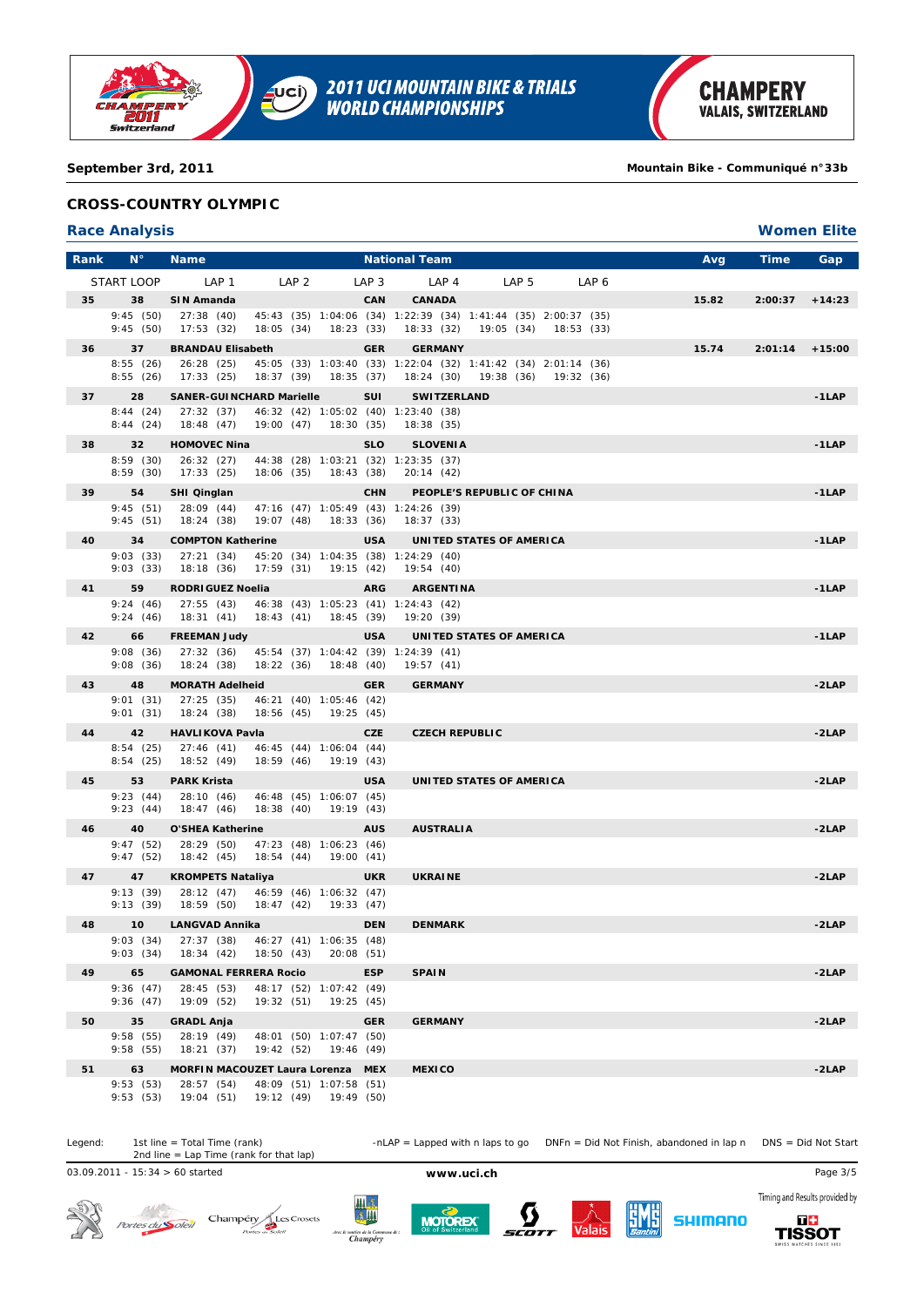

**September 3rd, 2011 Mountain Bike - Communiqué n°33b**

## **CROSS-COUNTRY OLYMPIC**

## **Race Analysis Women Elite**

| Rank | $N^{\circ}$              | <b>Name</b>                     |                                     |                  | <b>National Team</b>  |                            |                  | Avg | <b>Time</b> | Gap        |
|------|--------------------------|---------------------------------|-------------------------------------|------------------|-----------------------|----------------------------|------------------|-----|-------------|------------|
|      | START LOOP               | LAP 1                           | LAP <sub>2</sub>                    | LAP <sub>3</sub> | LAP <sub>4</sub>      | LAP <sub>5</sub>           | LAP <sub>6</sub> |     |             |            |
| 52   | 41                       | <b>MEIER Maaris</b>             |                                     | <b>EST</b>       | <b>ESTONIA</b>        |                            |                  |     |             | $-3LAP$    |
|      | 9:18(41)<br>9:18(41)     | 28:09 (45)<br>18:51 (48)        | 47:37 (49)<br>19:28 (50)            |                  |                       |                            |                  |     |             |            |
| 53   | 67                       | <b>CRAIGIE Lee</b>              |                                     | <b>GBR</b>       | <b>GREAT BRITAIN</b>  |                            |                  |     |             | $-3LAP$    |
|      | 8:58(28)<br>8:58(28)     | 28:40 (52)<br>19:42 (55)        | 48:45 (53)<br>20:05 (54)            |                  |                       |                            |                  |     |             |            |
| 54   | 69                       |                                 | <b>MAYA TABARES Viviana Andrea</b>  | COL              | <b>COLOMBIA</b>       |                            |                  |     |             | $-3LAP$    |
|      | 9:08(37)<br>9:08(37)     | 28:29 (51)<br>19:21 (53)        | 50:48 (57)<br>22:19 (59)            |                  |                       |                            |                  |     |             |            |
| 55   | 51                       | <b>SANTANYES MURILLO Sandra</b> |                                     | <b>ESP</b>       | <b>SPAIN</b>          |                            |                  |     |             | $-3LAP$    |
|      | 9:36(48)<br>9:36(48)     | 29:03 (55)<br>19:27 (54)        | 49:05 (54)<br>20:02 (53)            |                  |                       |                            |                  |     |             |            |
| 56   | 46                       | STOPA Roberta Kelly             |                                     | <b>BRA</b>       | <b>BRAZIL</b>         |                            |                  |     |             | $-3LAP$    |
|      | 10:07 (57)<br>10:07 (57) | 30:01(57)<br>19:54 (56)         | 50:11 (55)<br>20:10 (55)            |                  |                       |                            |                  |     |             |            |
|      | 72                       |                                 | SERRANO RODRI GUEZ Alexandra Ga ECU |                  | <b>ECUADOR</b>        |                            |                  |     |             | $-3LAP$    |
|      | 10:03(56)<br>10:03(56)   | 29:59 (56)<br>19:56 (57)        | 50:39 (56)<br>20:40 (56)            |                  |                       |                            |                  |     |             |            |
| 58   | 62                       | <b>GARCIA Elisa Maria</b>       |                                     | <b>CHI</b>       | <b>CHILE</b>          |                            |                  |     |             | $-3LAP$    |
|      | 10:12 (59)<br>10:12(59)  | 30:27(59)<br>20:15 (59)         | 51:25 (58)<br>20:58 (57)            |                  |                       |                            |                  |     |             |            |
| 59   | 73                       | XIN Yu                          |                                     | <b>CHN</b>       |                       | PEOPLE'S REPUBLIC OF CHINA |                  |     |             | $-3LAP$    |
|      | 10:07(58)<br>10:07(58)   | 30:09 (58)<br>20:02 (58)        | 51:57(59)<br>21:48 (58)             |                  |                       |                            |                  |     |             |            |
| 60   | 71                       | <b>VARGAS Gabriela</b>          |                                     | <b>CHI</b>       | <b>CHILE</b>          |                            |                  |     |             | $-4$ LAP   |
|      | 10:14(60)<br>10:14 (60)  | 32:20(60)<br>22:06 (60)         |                                     |                  |                       |                            |                  |     |             |            |
|      | 16                       | <b>BYBERG Lene</b>              |                                     | <b>NOR</b>       | <b>NORWAY</b>         |                            |                  |     |             | <b>DNS</b> |
|      |                          |                                 |                                     |                  |                       |                            |                  |     |             |            |
|      | 26                       | <b>SZAFRANIEC Anna</b>          |                                     | <b>POL</b>       | <b>POLAND</b>         |                            |                  |     |             | <b>DNS</b> |
|      |                          |                                 |                                     |                  |                       |                            |                  |     |             |            |
|      | 33                       | <b>VILLAR ARGENTE Anna</b>      |                                     | <b>ESP</b>       | <b>SPAIN</b>          |                            |                  |     |             | <b>DNS</b> |
|      |                          |                                 |                                     |                  |                       |                            |                  |     |             |            |
|      | 36                       | <b>KLEIN Hanna</b>              |                                     | <b>GER</b>       | <b>GERMANY</b>        |                            |                  |     |             | <b>DNS</b> |
|      |                          |                                 |                                     |                  |                       |                            |                  |     |             |            |
|      | 57                       | <b>SULCOVA Pavlina</b>          |                                     | <b>CZE</b>       | <b>CZECH REPUBLIC</b> |                            |                  |     |             | <b>DNS</b> |
|      |                          |                                 |                                     |                  |                       |                            |                  |     |             |            |
|      | 58                       | <b>KIRSSI Carina</b>            |                                     | <b>FIN</b>       | <b>FINLAND</b>        |                            |                  |     |             | <b>DNS</b> |
|      |                          |                                 |                                     |                  |                       |                            |                  |     |             |            |
|      | 64                       | <b>BERGLUND Ann</b>             |                                     | <b>SWE</b>       | <b>SWEDEN</b>         |                            |                  |     |             | <b>DNS</b> |
|      |                          |                                 |                                     |                  |                       |                            |                  |     |             |            |
|      | 68                       | <b>KIRSIC Andrea</b>            |                                     | CRO              | <b>CROATIA</b>        |                            |                  |     |             | <b>DNS</b> |

Legend: 1st line = Total Time (rank) -nLAP = Lapped with n laps to go DNFn = Did Not Finish, abandoned in lap n DNS = Did Not Start 1st line = Total Time (rank)<br>2nd line = Lap Time (rank for that lap)

03.09.2011 - 15:34 > 60 started **www.uci.ch** Page 4/5



Portes du Soleil Champény Les Crosets







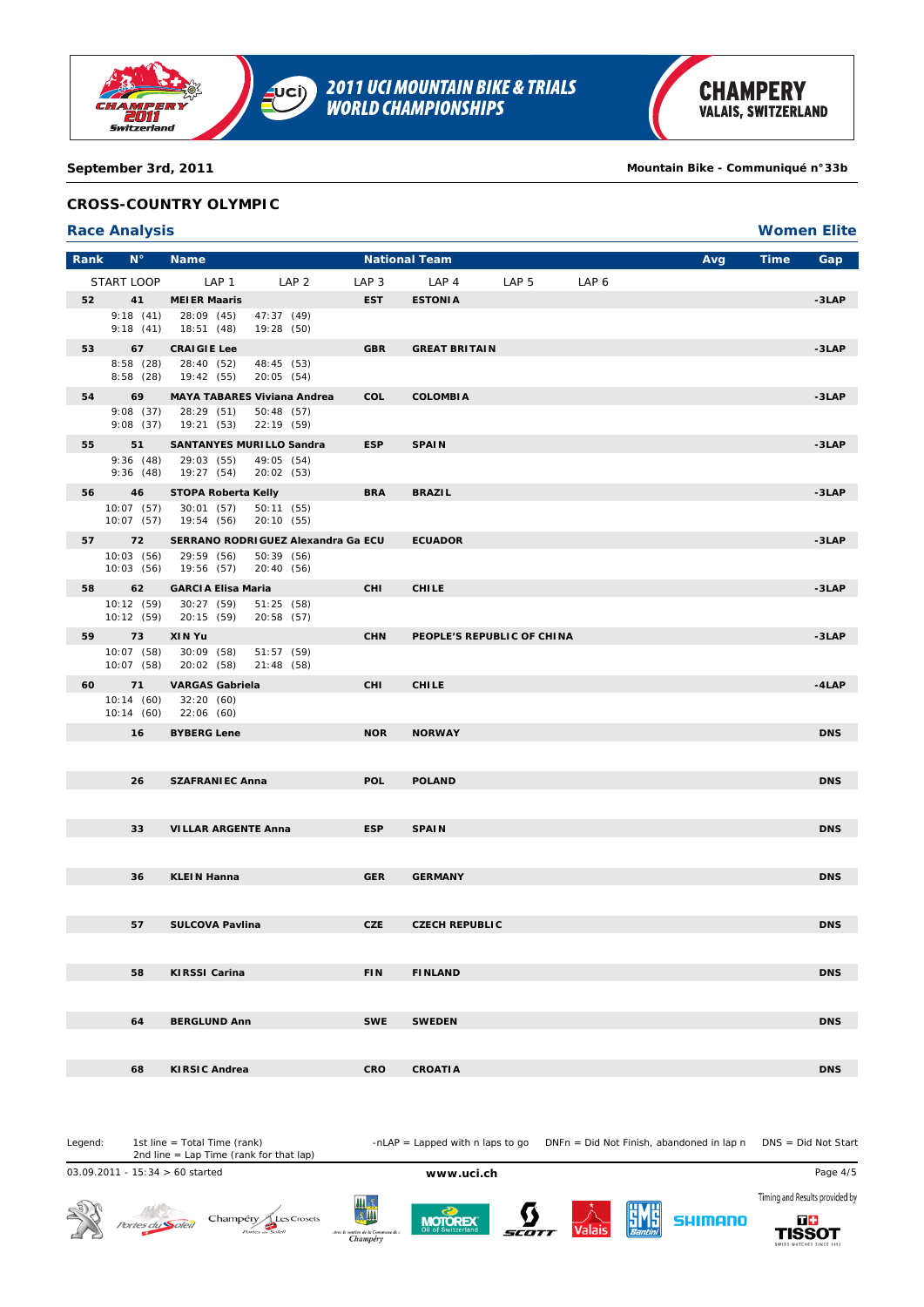

**September 3rd, 2011 Mountain Bike - Communiqué n°33b**

## **CROSS-COUNTRY OLYMPIC**

### **Race Analysis**

| <b>Women Elite</b> |  |
|--------------------|--|
|--------------------|--|

| <b>Rank</b> | <b>N</b> <sup>o</sup> | <b>Name</b>                          |                 | <b>National Team</b> |       |                                         |      |  |  | Gap        |
|-------------|-----------------------|--------------------------------------|-----------------|----------------------|-------|-----------------------------------------|------|--|--|------------|
|             | START LOOP            | AP 1                                 | AP <sub>2</sub> | AP <sub>3</sub>      | _AP_4 | AP <sub>5</sub>                         | AP 6 |  |  |            |
|             | 70                    | UZCATEGUI VASQUEZ Liliana Alejan VEN |                 |                      |       | <b>BOLIVARIAN REPUBLIC OF VENEZUELA</b> |      |  |  | <b>DNS</b> |

1st line = Total Time (rank)<br>2nd line = Lap Time (rank for that lap)

Legend: 1st line = Total Time (rank) -nLAP = Lapped with n laps to go DNFn = Did Not Finish, abandoned in lap n DNS = Did Not Start

03.09.2011 - 15:34 > 60 started **www.uci.ch** Page 5/5

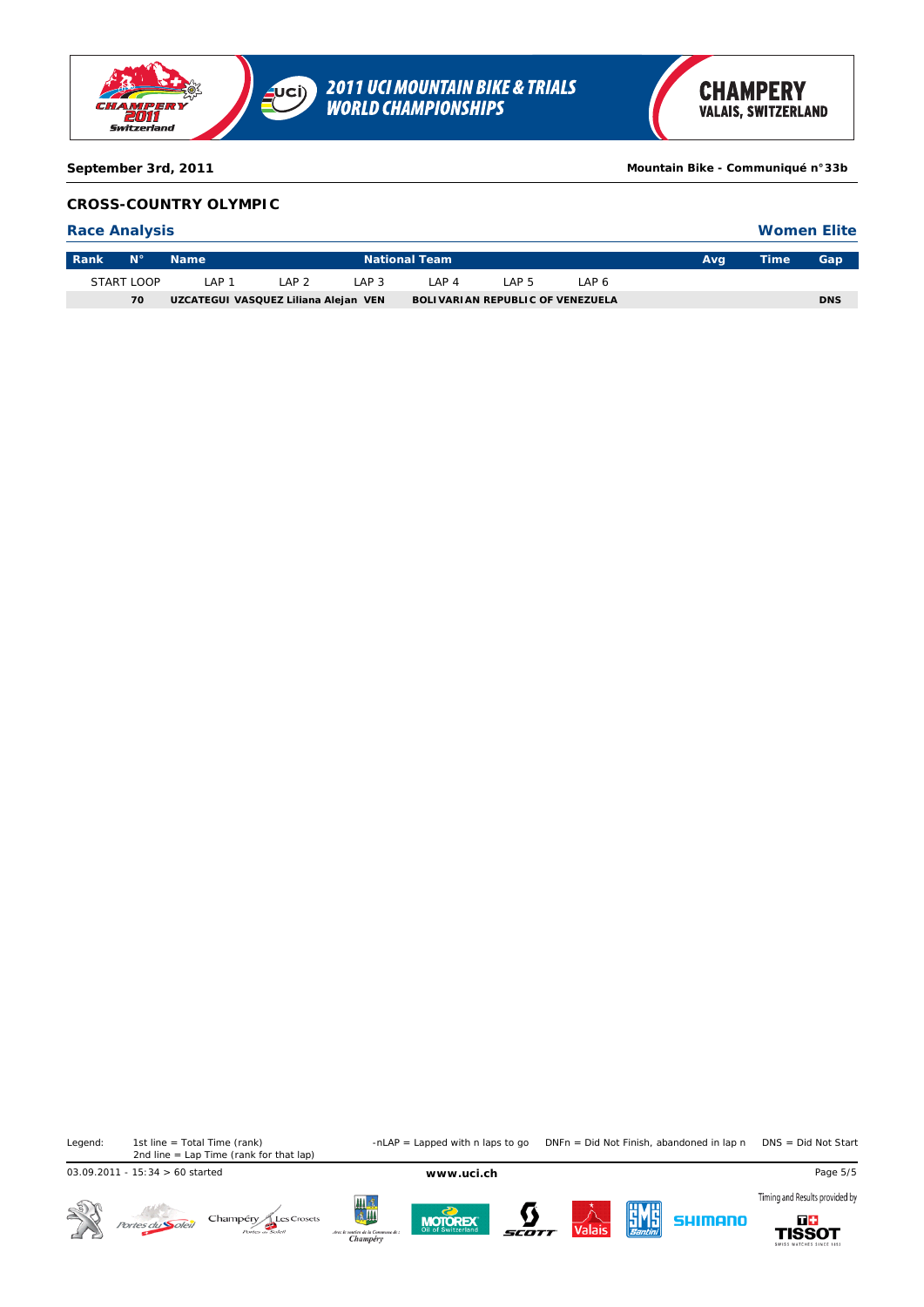

### **September 3rd, 2011 Mountain Bike - Communiqué n°33c**

## **CROSS-COUNTRY OLYMPIC**

## **Ranking by Nation Women Elite**

The ranking by nation is calculated by adding the points scored by the 3 best placed riders of each nation (Art. 9.2.036)

| Rank           | <b>National Team</b>       | Rank           | Points | <b>Total</b> |  |
|----------------|----------------------------|----------------|--------|--------------|--|
| $\mathbf{1}$   | <b>CANADA</b>              |                |        | 165          |  |
|                | PENDREL Catharine          | $\mathbf{1}$   | 60     |              |  |
|                | <b>BATTY Emily</b>         | 8              | 53     |              |  |
|                | PREMONT Marie-Helene       | 9              | 52     |              |  |
| $\overline{2}$ | UNITED STATES OF AMERICA   |                |        | 147          |  |
|                | DAVISON Lea                | 10             | 51     |              |  |
|                | <b>IRMIGER Heather</b>     | 11             | 50     |              |  |
|                | MCCONNELOUG Mary           | 15             | 46     |              |  |
| 3              | <b>POLAND</b>              |                |        | 134          |  |
|                | WLOSZCZOWSKA Maja          | $\overline{2}$ | 59     |              |  |
|                | DAWIDOWICZ Aleksandra      | 21             | 40     |              |  |
|                | SOLUS-MISKOWIEZ Katarzyna  | 26             | 35     |              |  |
| 4              | <b>SWITZERLAND</b>         |                |        | 129          |  |
|                | <b>SCHNEITTER Nathalie</b> | 5              | 56     |              |  |
|                | <b>LEUMANN Katrin</b>      | 22             | 39     |              |  |
|                | KOBA Sarah                 | 27             | 34     |              |  |
| 5              | <b>FRANCE</b>              |                |        | 110          |  |
|                | <b>RAVANEL Cécile</b>      | 19             | 42     |              |  |
|                | <b>ENAUX Sabrina</b>       | 25             | 36     |              |  |
|                | METZLER Laura              | 29             | 32     |              |  |
| 6              | <b>SLOVENIA</b>            |                |        | 108          |  |
|                | <b>KLEMENCIC Blaza</b>     | 13             | 48     |              |  |
|                | ZAKELJ Tanja               | 24             | 37     |              |  |
|                | HOMOVEC Nina               | 38             | 23     |              |  |
| $\overline{7}$ | <b>RUSSIAN FEDERATION</b>  |                |        | 102          |  |
|                | KALENTIEVA Irina           | $\overline{4}$ | 57     |              |  |
|                | ANDREEVA Vera              | 16             | 45     |              |  |
| 8              | <b>NEW-ZEALAND</b>         |                |        | 92           |  |
|                | JOSEPH Rosara              | $\overline{7}$ | 54     |              |  |
|                | HANLEN Karen               | 23             | 38     |              |  |
| 9              | <b>GERMANY</b>             |                |        | 87           |  |
|                | SPITZ Sabine               | 17             | 44     |              |  |
|                | <b>BRANDAU Elisabeth</b>   | 36             | 25     |              |  |
|                | <b>MORATH Adelheid</b>     | 43             | 18     |              |  |
| 10             | <b>CZECH REPUBLIC</b>      |                |        | 64           |  |
|                | <b>NASH Katerina</b>       | 14             | 47     |              |  |
|                | HAVLIKOVA Pavla            | 44             | 17     |              |  |
| 11             | <b>ITALY</b>               |                |        | 58           |  |
|                | <b>LECHNER Eva</b>         | 3              | 58     |              |  |
| 12             | <b>NORWAY</b>              |                |        | 55           |  |
|                | DAHLE FLESJAA Gunn-Rita    | 6              | 55     |              |  |
| 13             | <b>SWEDEN</b>              |                |        | 49           |  |
|                | <b>ENGEN Alexandra</b>     | 12             | 49     |              |  |
| 14             | <b>AUSTRIA</b>             |                |        | 43           |  |
|                | OSL Elisabeth              | 18             | 43     |              |  |
| 15             | <b>JAPAN</b>               |                |        | 33           |  |
|                | KATAYAMA Rie               | 28             | 33     |              |  |
| 16             | <b>SLOVAKIA</b>            |                |        | 28           |  |
|                | STEVKOVA Janka             | 33             | 28     |              |  |

03.09.2011 - 15:36 **www.uci.ch** Page 1/2

 $\mathcal{N}^{\ell}$ 









**SHIMANO** 

Timing and Results provided by 56